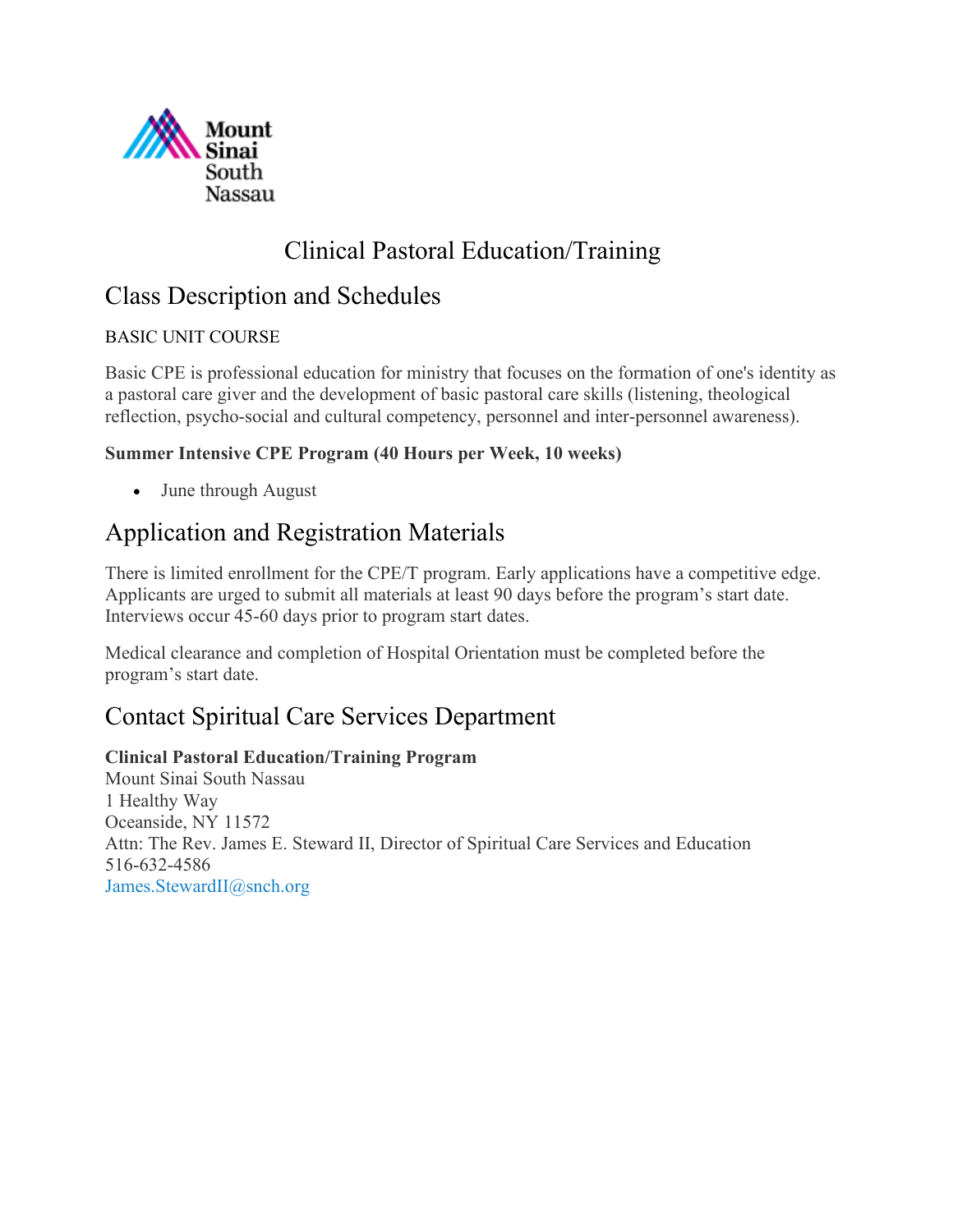

## **CPE/CPT Application Process**

1. In accordance with CPSP application process, a completed application is submitted to the Rev. James E. Steward II, Director of Spiritual Care Services and Education at Mount Sinai South Nassau along with a non-refundable bank check or money order in the amount of \$50 made payable to Mount Sinai South Nassau in the memo CPE/T Fees. No personal checks will be accepted.

2. An interview with the CPE/T Program Supervisor Rev. James E. Steward II shall be conducted at an agreed upon time and location. Applicants must bring a legal photo ID (*passport, driving license, etc)* to the interview.

3. Applicants will be informed of the status of their applications usually after interview is complete. Upon successful application, applicants will then be subject to a background check, credit check, complete medical clearance and hospital orientation to participate in CPE/T program.

4. CPE/T Applicants will be required to complete the 2 day Hospital Orientation prior to starting the program. The 2 day Hospital Orientation takes place on various Mondays and Tuesdays throughout the year (*you will be notified about this)*. (*Hospital Orientation is from 9 AM-5PM Monday and* 9 AM-5PM Tuesday.)

Mount Sinai South Nassau CPE/T does not discriminate against any individuals for reasons of race, color, national origin, gender, age physical disability, sexual orientation, faith group or military status. Equal access to education opportunities is extended to all qualified persons based on program availability.

This policy, not withstanding, all CPE/T Chaplains accepted into CPE/T shall be able, with reasonable accommodation, to physically perform the duties as a CPE/T Chaplain.

The CPE/T Chaplain needs to sustain sufficient physical and emotional health to deliver appropriate spiritual care to those he or she encounters as well as meet the other program requirements. The trainee must demonstrate a capacity to endure and cope with moderate amounts of chaos that accompany normal parts of institutional culture of varied settings.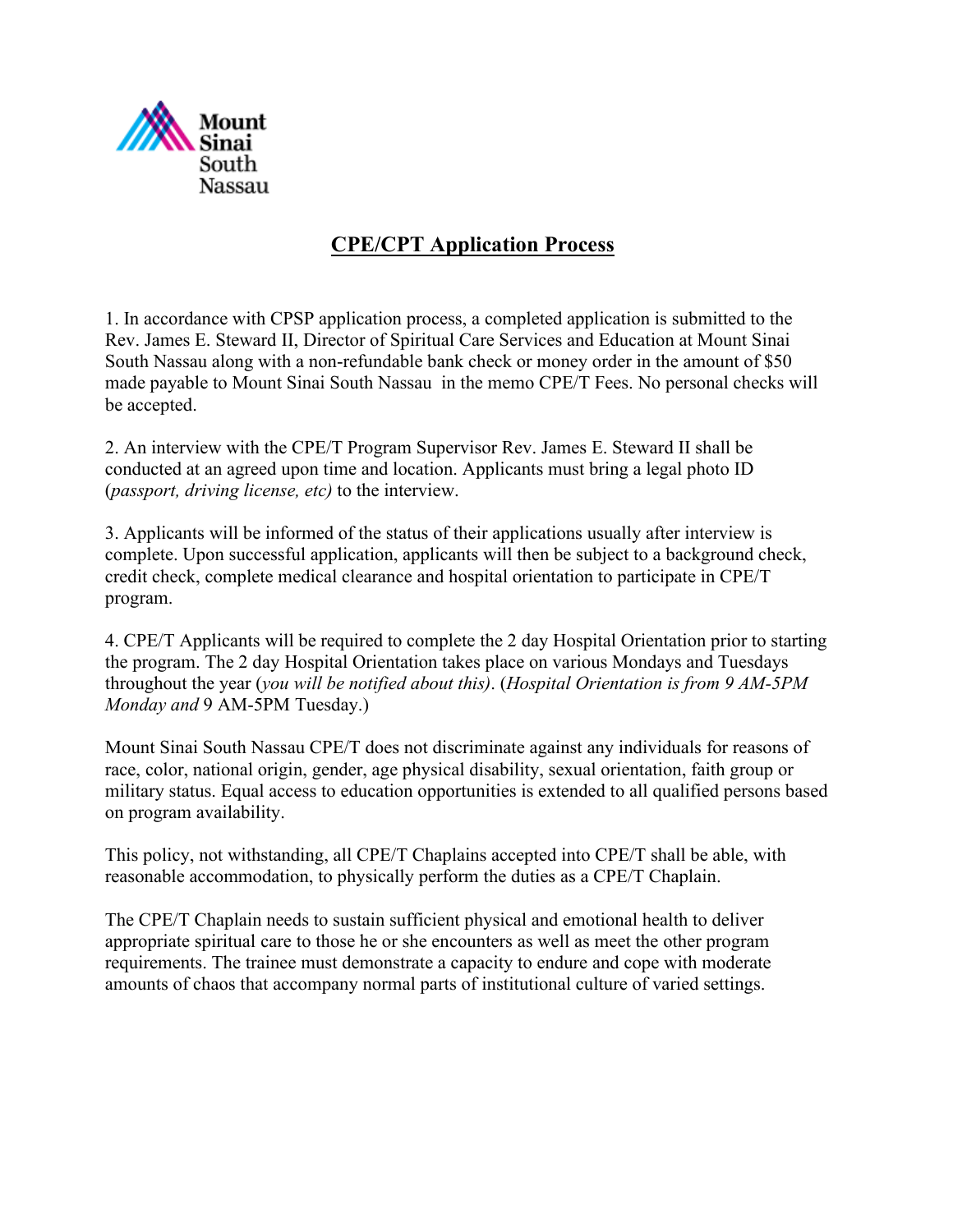

#### **Department of Spiritual Care Services Clinical Pastoral Education/Training Program**



*Excellence in Training for Competent Compassionate Pastoral Care*

#### *APPLICATION FOR CLINICAL PASTORAL EDUCATION/TRAINING*

| Office Address:                                                        |                  |      |                   |                 | Work Tel:                                                                                                                                                                                                                          |                     |
|------------------------------------------------------------------------|------------------|------|-------------------|-----------------|------------------------------------------------------------------------------------------------------------------------------------------------------------------------------------------------------------------------------------|---------------------|
|                                                                        | Street           | Town | <b>State</b>      | Zip Code        | Home Tel:                                                                                                                                                                                                                          |                     |
| Home Address:                                                          | Street           | Town | State             | Zip Code        |                                                                                                                                                                                                                                    |                     |
| E-mail Address:                                                        |                  |      |                   |                 |                                                                                                                                                                                                                                    |                     |
|                                                                        |                  |      |                   | Marital Status: |                                                                                                                                                                                                                                    |                     |
|                                                                        |                  |      |                   |                 | Ages                                                                                                                                                                                                                               |                     |
|                                                                        |                  |      |                   |                 |                                                                                                                                                                                                                                    |                     |
|                                                                        |                  |      |                   |                 |                                                                                                                                                                                                                                    |                     |
|                                                                        |                  |      |                   |                 | Current Professional Position: Are you ordained? If "yes", give date:                                                                                                                                                              |                     |
|                                                                        | <b>EDUCATION</b> |      |                   |                 | <b>DEGREE</b>                                                                                                                                                                                                                      | DATE                |
|                                                                        |                  |      |                   |                 |                                                                                                                                                                                                                                    |                     |
|                                                                        |                  |      |                   |                 | Seminary: <u>Commandatory:</u> Commandatory: Commandatory: Commandatory: Commandatory: Commandatory: Commandatory: Commandatory: Commandatory: Commandatory: Commandatory: Commandatory: Commandatory: Commandatory: Commandatory: |                     |
|                                                                        |                  |      |                   |                 |                                                                                                                                                                                                                                    |                     |
|                                                                        |                  |      |                   |                 | PREVIOUS CLINICAL PASTORAL EDUCATION OR OTHER SUPERVISED CLINICAL TRAINING                                                                                                                                                         |                     |
| Dates Center                                                           |                  |      |                   |                 |                                                                                                                                                                                                                                    | Supervisor          |
| <b>CHARACTER REFERENCES &amp; ADDRESSES (Please include zip codes)</b> |                  |      |                   |                 |                                                                                                                                                                                                                                    |                     |
|                                                                        | <b>NAME</b>      |      | <b>OCCUPATION</b> |                 | <b>ADDRESS</b>                                                                                                                                                                                                                     | <b>PHONE NUMBER</b> |
|                                                                        |                  |      |                   |                 |                                                                                                                                                                                                                                    |                     |
| Academic:                                                              |                  |      |                   |                 |                                                                                                                                                                                                                                    |                     |
| Other:                                                                 |                  |      |                   |                 |                                                                                                                                                                                                                                    |                     |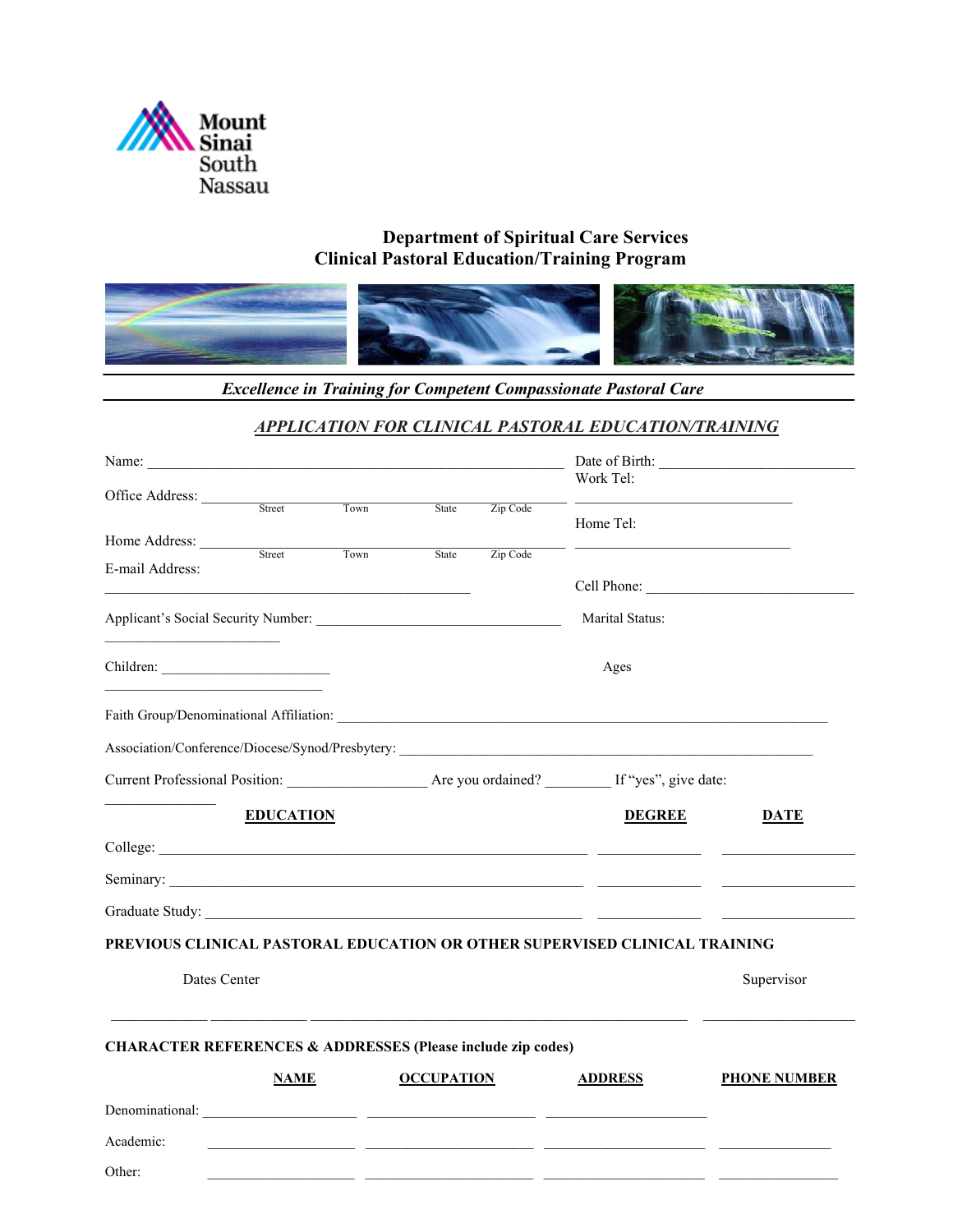

## **ADDITIONAL INFORMATION**

| How did you find out about this position?                                                                                                                                                                                                                                           |
|-------------------------------------------------------------------------------------------------------------------------------------------------------------------------------------------------------------------------------------------------------------------------------------|
|                                                                                                                                                                                                                                                                                     |
| What days are you available to do CPE/T Chaplain clinical assignments?                                                                                                                                                                                                              |
| What days can't you do CPE/T Chaplain clinical assignments?<br>(we will do our best to accommodate this but there are no guarantees)                                                                                                                                                |
| Can you show proof that you are legally eligible to work in the United States?                                                                                                                                                                                                      |
| Have you ever been employed or a volunteer at Mount Sinai South Nassau?                                                                                                                                                                                                             |
|                                                                                                                                                                                                                                                                                     |
| Do you have any relatives currently employed, volunteering, or doing CPE/T at Mount Sinai<br>South Nassau?                                                                                                                                                                          |
| Have you ever previously applied for CPE with Mount Sinai South Nassau?___________ If yes,<br>when $\frac{1}{\sqrt{1-\frac{1}{2}}\left(\frac{1}{2}-\frac{1}{2}\right)}$                                                                                                             |
| Have you ever been convicted of a Criminal Offense and/or are there any criminal proceedings<br>pending against you? (An affirmative response will not automatically exclude anyone from<br>consideration for CPE Training Program.) ______________________                         |
| If yes, explain circumstances and final disposition.                                                                                                                                                                                                                                |
| <u> 1989 - 1989 - 1989 - 1989 - 1989 - 1989 - 1989 - 1989 - 1989 - 1989 - 1989 - 1989 - 1989 - 1989 - 1989 - 19</u><br>Has your participation as a provider in any governmental program (e.g. Medicare or Medicaid)<br>ever been suspended, restricted, terminated, or not renewed? |
| If yes, explain circumstances and final disposition.                                                                                                                                                                                                                                |
| What languages do you speak, write, or read fluently? __________________________                                                                                                                                                                                                    |

Do we need any additional information about your name to verify your employment or education records? The state of  $\Gamma$  is given by the state of  $\Gamma$  is given by the state of  $\Gamma$  is given by the state of  $\Gamma$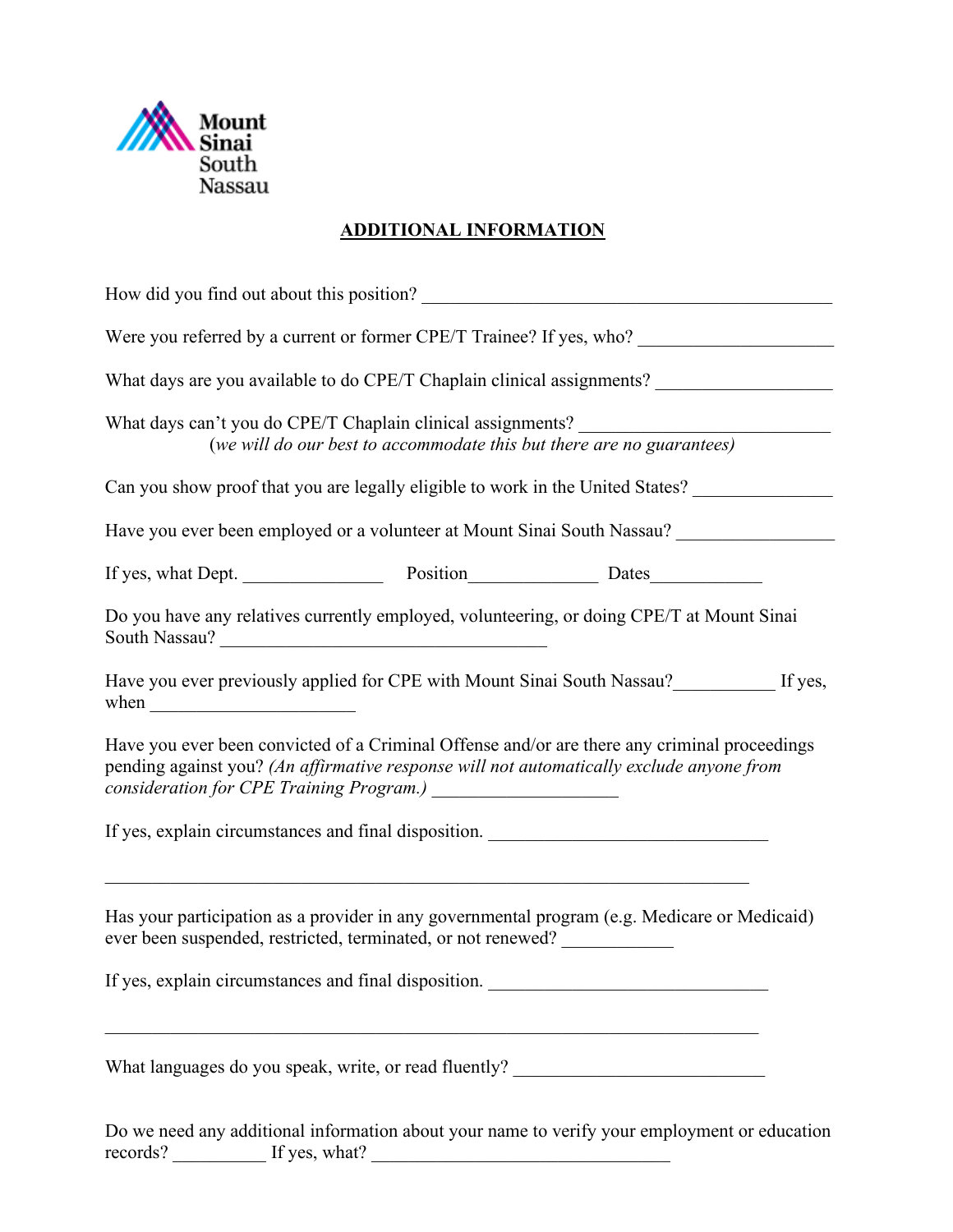

#### **READ & SIGN**

#### **IMPORTANT: PLEASE READ THE FOLLOWING STATEMENT BEFORE SIGNING THIS APPLICATION**

**By signing this application, I understand that any CPE assignment I may have with Mount Sinai South Nassau is at will and may be terminated at any time with or without cause and without prior notice at the option of Mount Sinai South Nassau or, upon appropriate notice, by myself. I also understand that neither this application nor any communication by a Hospital employee or representative is intended to create or creates a contract of employment or a warranty of benefits. I understand that CPE/T at Mount Sinai South Nassau is contingent upon satisfactory references and background check, and my passing a medical examination, including a drug test. Candidates who fail to pass a drug test will not be offered the opportunity to do CPE/T at Mount Sinai South Nassau.**

I hereby authorize Mount Sinai South Nassau to make any investigation into my background, including obtaining a consumer report and/or an investigative consumer report, verify all of the information contained in this application and its attachments to the extent permitted by applicable law. I understand that the references listed on this application are authorized to give Mount Sinai South Nassau any and all information, personal or otherwise, that they have concerning me. I release all persons or entities from any and all liability for any damage that may result from their furnishing information to Mount Sinai South Nassau. I also release Mount Sinai South Nassau and all of its employees from any and all liability for any damage that may result from Mount Sinai South Nassau's reliance upon or disclosure of the information furnished.

I agree to conform to Mount Sinai South Nassau's rules and regulations, and I understand that such rules and regulations may be modified at any time Mount Sinai South Nassau determines this to be necessary. I understand that Mount Sinai South Nassau provides seven (7) days of public service each week, twenty-four (24) hours each day, and that I may be required to work on weekends, holidays, evenings, and/or nights.

**I attest and swear that the above information is complete and true to the best of my knowledge. I understand and agree that the discovery of any misrepresentation or omission in this application may prevent me from becoming a CPE/T Chaplain.**

**My typed name below shall have the same force and effect as my written signature.**

Candidate's/Applicant's Signature \_\_\_\_\_\_\_\_\_\_\_\_\_\_\_\_\_\_\_\_\_\_\_\_\_\_\_\_\_\_\_\_\_\_\_\_\_\_\_\_\_\_\_\_\_\_\_\_\_\_\_

 $Date$   $\overline{\phantom{a}}$ 

*Mount Sinai South Nassau is an equal opportunity employer. Applicants are considered for all types of positions without regard to race, color, religion, sex, national origin, age, or any other basis prohibited by law.*